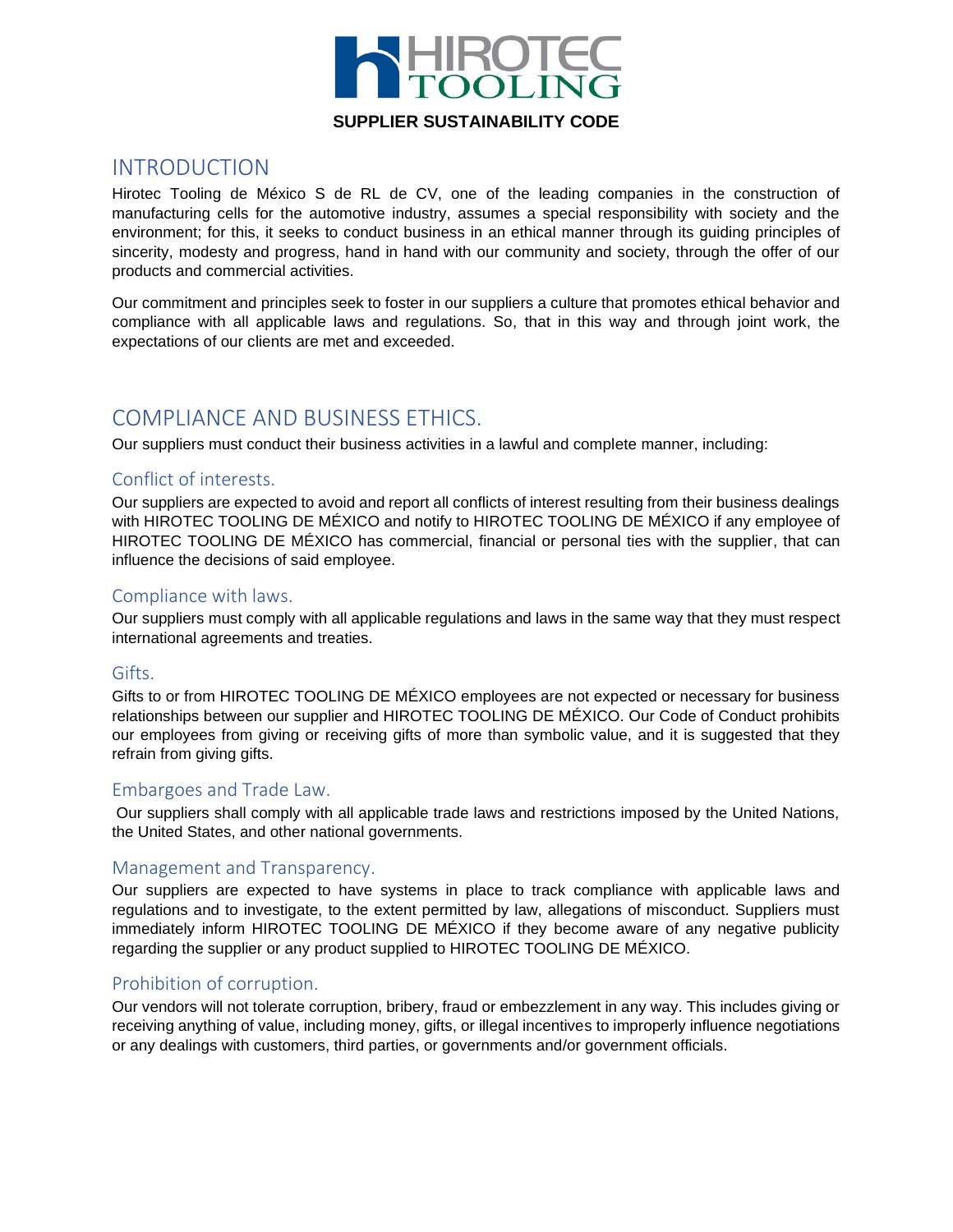

### Free Competition.

Our suppliers are expected to comply with all fair competition laws and not engage in illegal monopolies, illegal behavior, price fixing, collusive bidding, price discrimination and other unfair practices.

### Human Trafficking.

Our suppliers will not engage, directly or indirectly, in human trafficking.

## Prohibition of money laundering.

Our suppliers must not be involved in any form of money laundering.

## Privacy and intellectual property.

Our suppliers must safeguard and only make appropriate use of confidential information. The suppliers must ensure that the privacy and intellectual property rights of all its employees and business partners are protected.

Suppliers must immediately notify HIROTEC TOOLING DE MÉXICO if a supplier knows or suspects that the supplier's products, or the information provided by Hirotec Tooling de México, is being used or the intellectual property rights of third parties are being infringed.

# PRODUCT AND ENVIRONMENTAL SAFETY

Our suppliers must treat the environment and their community with respect.

#### Resource Conservation.

Our suppliers must be highly committed to responsible practices towards the environment such as waste treatment, recycling and energy conservation. The supplier maintains a preventive approach to environmental challenges, always seeking to optimize and preserve natural resources.

#### Reduction of environmental impact and emissions.

Our suppliers must seek to minimize the environmental impact and control emissions.

#### Hazardous Materials and Product Safety.

Our suppliers must identify hazardous materials and ensure their correct handling, storage, movement, use, recycling, reuse and disposal. The supplier must comply with all applicable product safety requirements by regulations and laws.

#### Property rights.

Our suppliers must respect property rights in the communities in which they operate and must ensure fair negotiation in all land transfers to which they are a party and compliance with all applicable laws and regulations related to property rights.

#### Environmental management systems.

Our suppliers must establish and maintain a robust environmental management system.

# HUMAN RIGHTS

Our suppliers are expected to provide a safe workplace and treat their employees legally, respectfully, and fairly, including: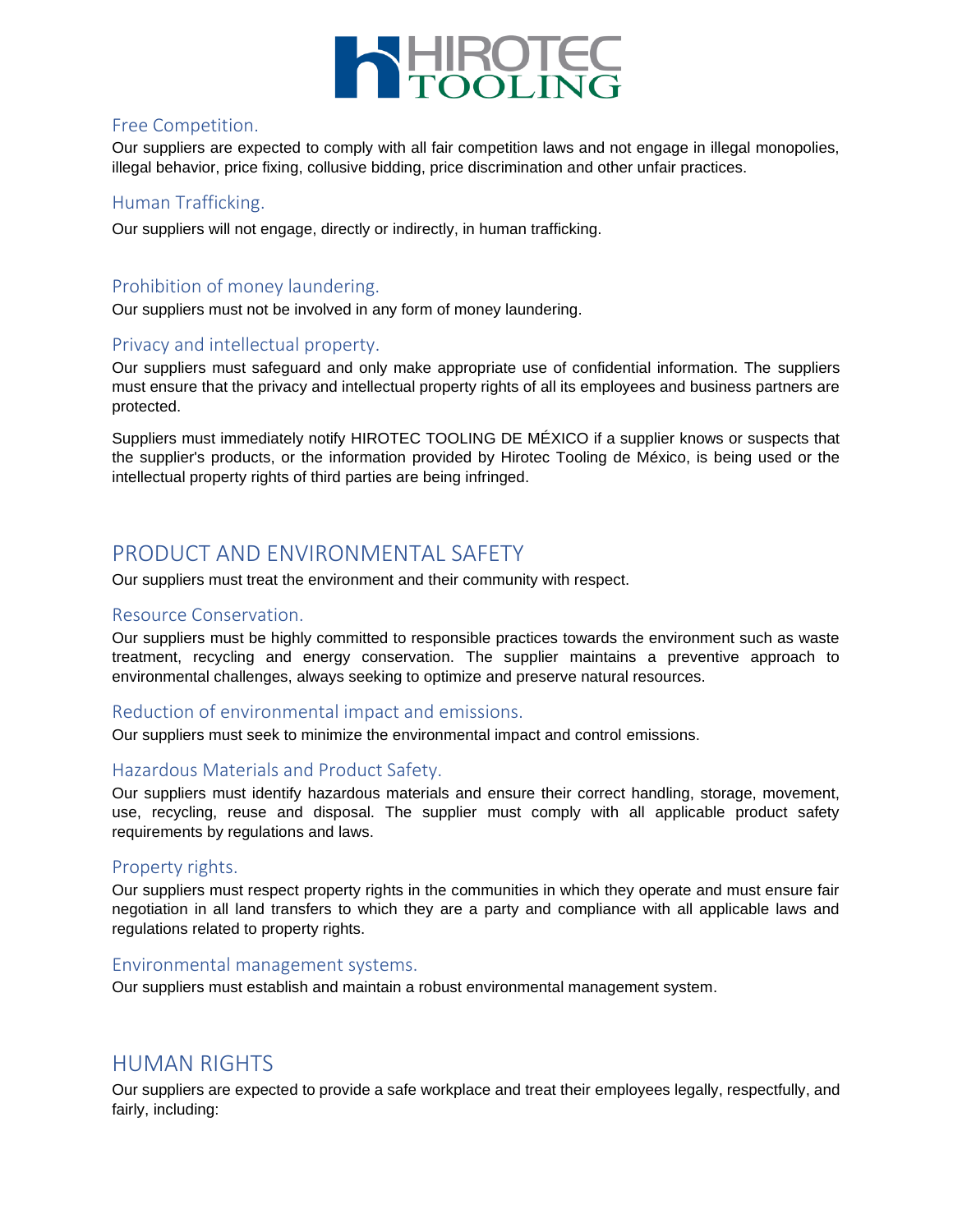

## Prohibition of work for minors.

The provider must prohibit the hiring of minors. The supplier shall not employ any person under the age of 15 or who is below the legal minimum age to work in accordance with applicable laws. The supplier guarantees that its business, its suppliers and its subcontractors have proactively taken measures to ensure that exploitation through child labor is ruled out in relation to the production or processing of its products.

#### No harassment or abuse.

Our suppliers are prohibited from harassing or abusing employees. Our suppliers must treat their employees with respect and dignity, and without harassment or abuse of any kind. To the extent permitted by law, providers must strive to provide a workplace free from harassment and abuse arising from coworkers.

#### Prohibition of forced labor.

Our suppliers shall not employ forced or compulsory labor of any kind. Suppliers must take reasonable steps to ensure that all of their employees understand the conditions of their employment.

## Principle of non-discrimination.

Our suppliers must eradicate any type of discrimination based on age, gender, race, ethnic or social background, nationality, religion or belief, disability, gender reassignment, union or political affiliation or any other characteristic or personal status provided by law.

Our suppliers must provide equal employment opportunities for all people.

# LABOR CONDITIONS

#### Occupational health and safety.

Our suppliers must maintain a work environment that meets or exceeds the applicable legal standards in occupational health and safety. Where applicable, suppliers must provide safety equipment, protectors, and protective clothing / masks to protect workers from machinery and hazardous materials.

#### Freedom of association and collective bargaining.

Our suppliers must respect the freedom of association and the right to collective bargaining. In places where these rights do not exist due to legal restrictions, the provider will provide a means for employee concerns to be heard.

#### Fair wages.

Our suppliers must offer fair compensation and benefits in accordance with applicable laws.

#### Fair workday.

Our suppliers must comply with all applicable laws that regulate working hours, as well as comply with all applicable requirements and limitations established by the laws of the country of manufacture and guarantee that working hours, overtime hours and schedules are not consider excessive.

## IMPLEMENTATION AND COMPLIANCE

These guidelines are effective as long as you have a business relationship with Hirotec Tooling de México S de RL de CV, as well as when accepting any purchase order that Hirotec Tooling de México S de RL de CV issues to any of its suppliers.